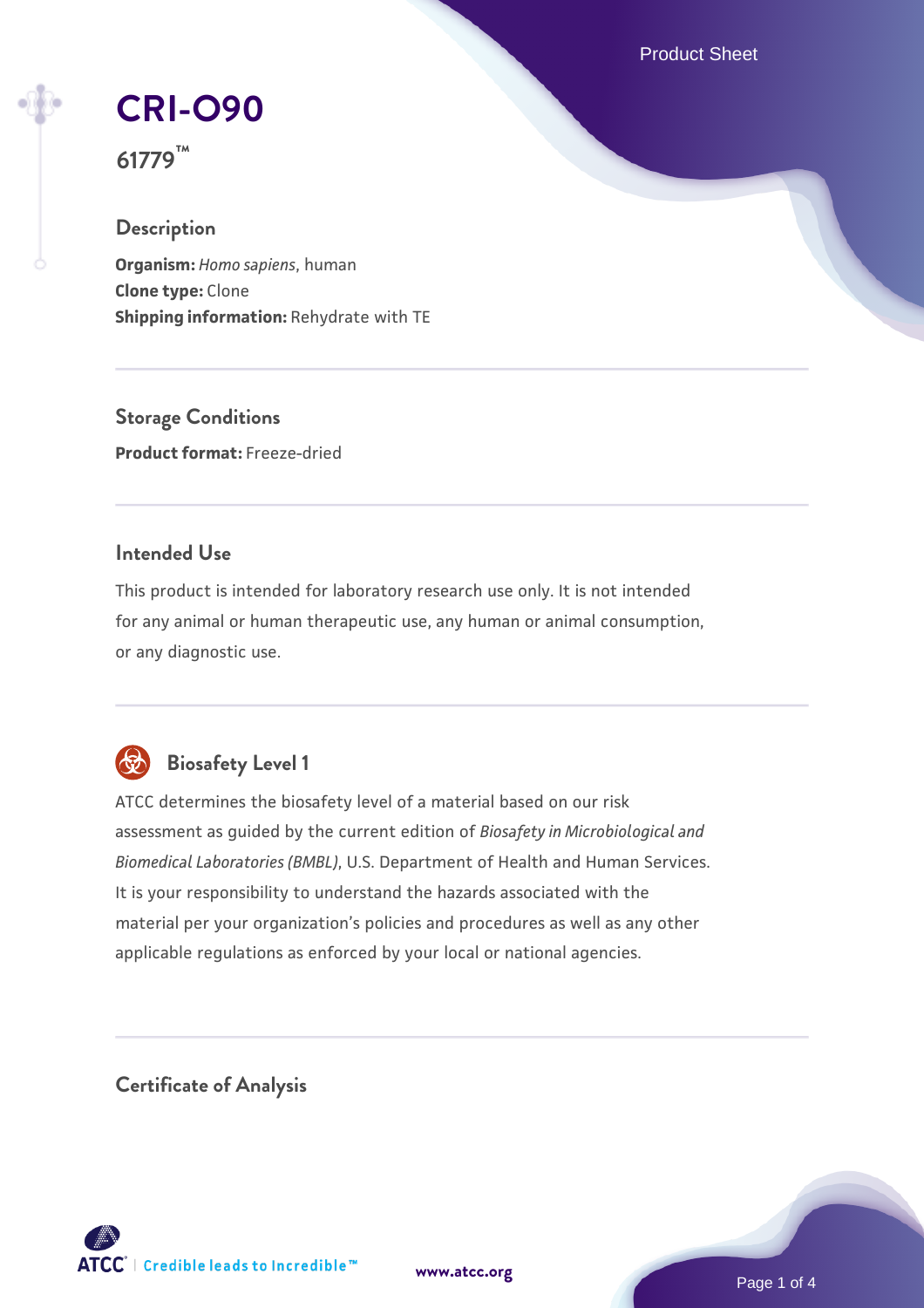#### **[CRI-O90](https://www.atcc.org/products/61779)** Product Sheet **61779**

For batch-specific test results, refer to the applicable certificate of analysis that can be found at www.atcc.org.

**Insert Information**

**Insert size (kb):** 40 **Type of DNA:** genomic **Gene product:** DNA Segment, single copy [D16S45] **Alleles:** B1, B2, A1, A2

**Vector Information**

**Construct size (kb):** 45.0

## **Material Citation**

If use of this material results in a scientific publication, please cite the material in the following manner: CRI-O90 (ATCC 61779)

## **References**

References and other information relating to this material are available at www.atcc.org.

#### **Warranty**

The product is provided 'AS IS' and the viability of ATCC® products is warranted for 30 days from the date of shipment, provided that the customer has stored and handled the product according to the information included on the product information sheet, website, and Certificate of

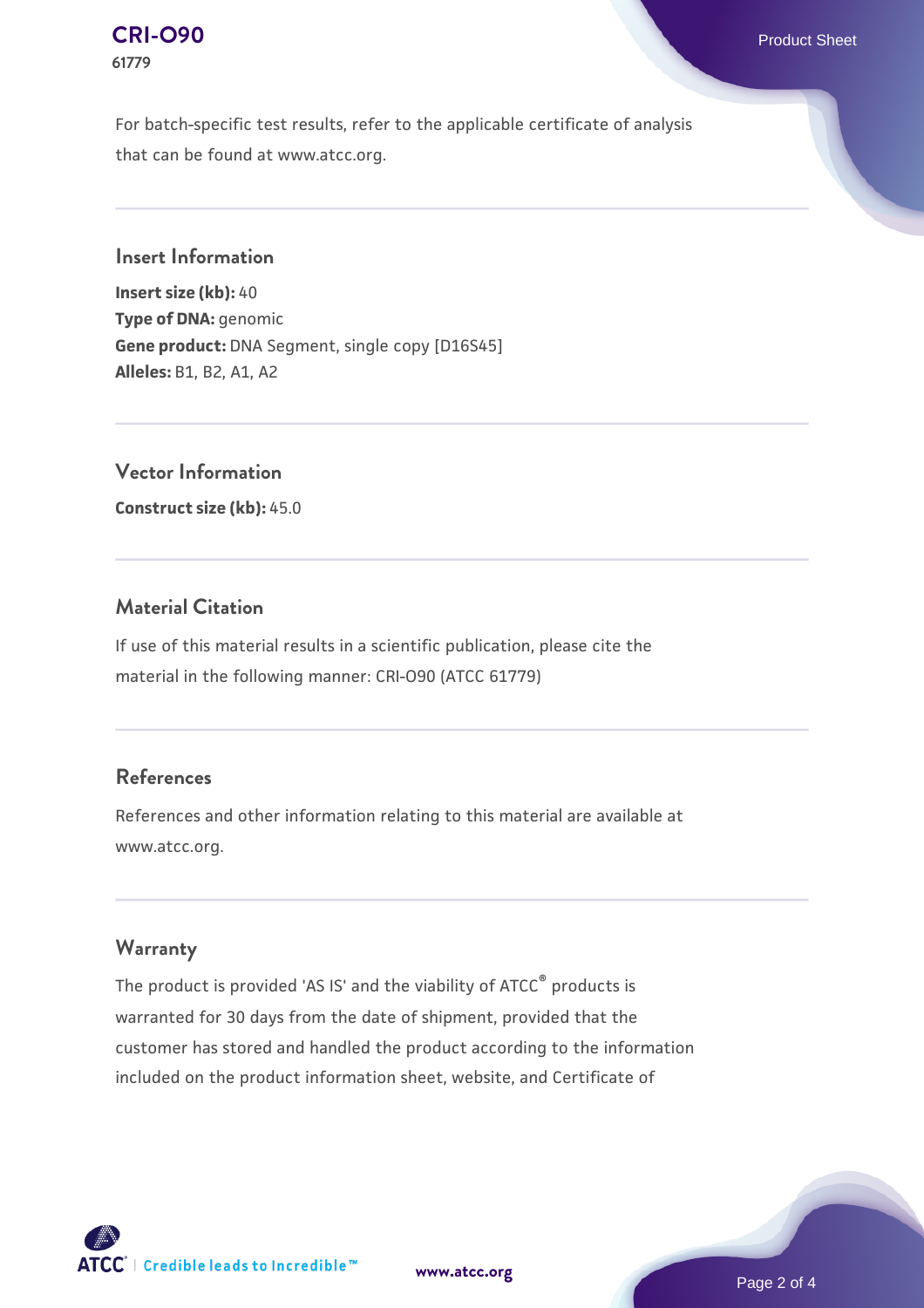Analysis. For living cultures, ATCC lists the media formulation and reagents that have been found to be effective for the product. While other unspecified media and reagents may also produce satisfactory results, a change in the ATCC and/or depositor-recommended protocols may affect the recovery, growth, and/or function of the product. If an alternative medium formulation or reagent is used, the ATCC warranty for viability is no longer valid. Except as expressly set forth herein, no other warranties of any kind are provided, express or implied, including, but not limited to, any implied warranties of merchantability, fitness for a particular purpose, manufacture according to cGMP standards, typicality, safety, accuracy, and/or noninfringement.

#### **Disclaimers**

This product is intended for laboratory research use only. It is not intended for any animal or human therapeutic use, any human or animal consumption, or any diagnostic use. Any proposed commercial use is prohibited without a license from ATCC.

While ATCC uses reasonable efforts to include accurate and up-to-date information on this product sheet, ATCC makes no warranties or representations as to its accuracy. Citations from scientific literature and patents are provided for informational purposes only. ATCC does not warrant that such information has been confirmed to be accurate or complete and the customer bears the sole responsibility of confirming the accuracy and completeness of any such information.

This product is sent on the condition that the customer is responsible for and assumes all risk and responsibility in connection with the receipt, handling, storage, disposal, and use of the ATCC product including without limitation taking all appropriate safety and handling precautions to minimize health or environmental risk. As a condition of receiving the material, the customer agrees that any activity undertaken with the ATCC product and any progeny or modifications will be conducted in compliance with all applicable laws, regulations, and guidelines. This product is provided 'AS IS' with no

**[www.atcc.org](http://www.atcc.org)**